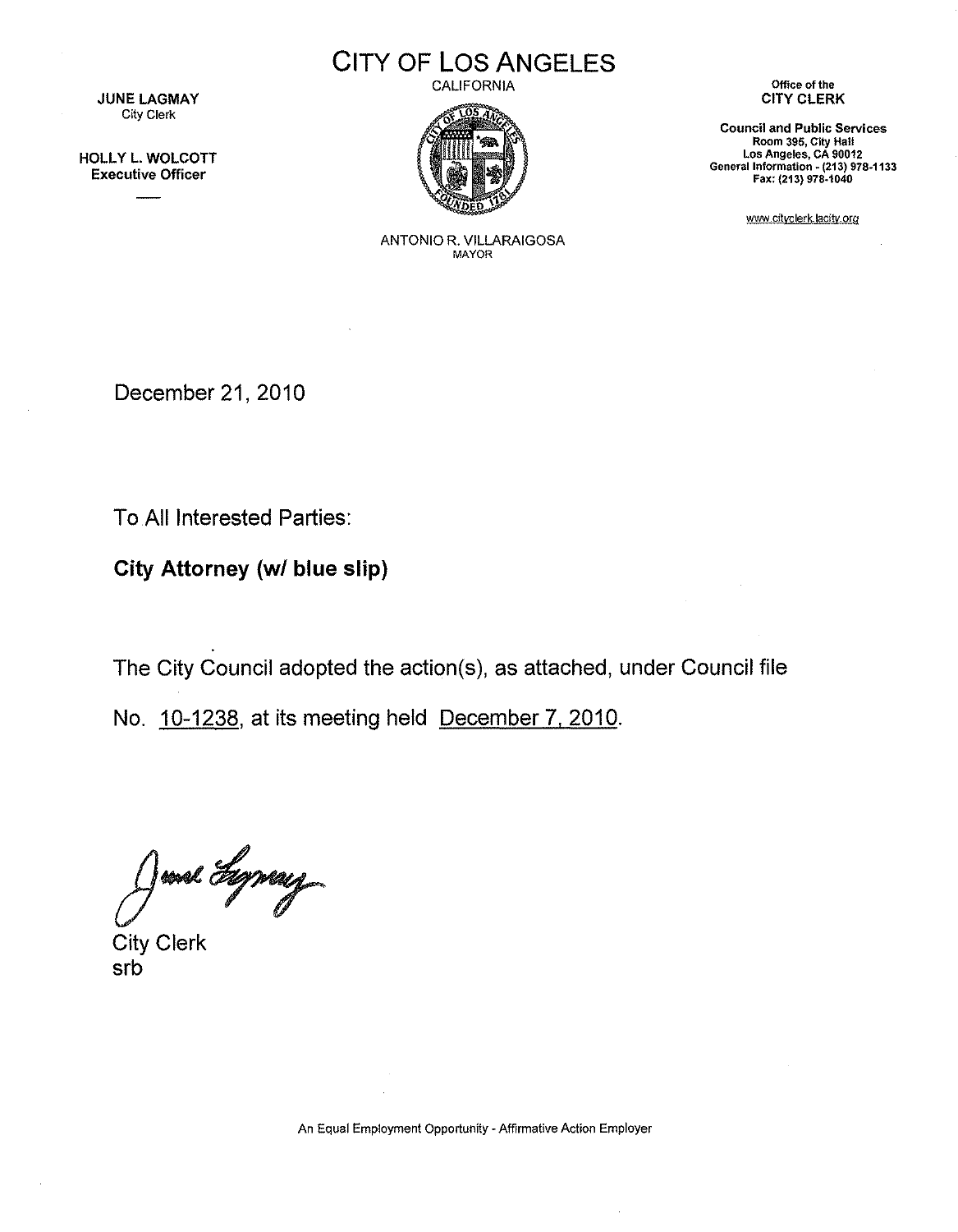| COUNCIL DISTRICT___________<br>COUNCIL APPROVAL DATE DECEMBER 7, 2010 LAST DAY FOR MAYOR TO ACT DEC 202010<br>ORDINANCE TYPE: ____ Ord of Intent ____ Zoning _____ Personnel ___ X__ General<br>LAMC ______LAAC _____CU or Var Appeals - CPC No. _______________________________<br>Improvement<br>SUBJECT MATTER: REVISING THE MINIMUM TAX THRESHOLD ON FILM PRODUCTIONS FROM \$2.5M TO<br>\$5M<br><b>21 330 000</b><br>DIRO NERK<br><b>APPROVED</b><br><b>DISAPPROVED</b><br>PLANNING COMMISSION<br>$\frac{1}{100}$<br>DEPUT<br>DIRECTOR OF PLANNING<br>$X -$<br>CITY ATTORNEY<br>-1<br>$\tilde{\mathbf{z}}$<br>$\frac{1}{k-1}$ .<br>CITY ADMINISTRATIVE OFFICER<br><b>OTHER</b><br>DEC 142010<br>DATE OF MAYOR APPROVAL, DEEMED APPROVED OR *VETO<br>(*VETOED ORDINANGES MUST BE ACCOMPANIED WITH OBJECTIONS IN WRITING PURSUANT TO CHARTER SEC. 250(b) (c)<br>(CITY CLERK USE ONLY PLEASE DO NOT WRITE BELOW THIS LINE)<br>181477<br>DEC 1 5 2010<br>ORDINANCE NO.<br><b>JAN 21 2011</b><br>DEC 2 1 2010<br>EFFECTIVE DATE<br>DATE POSTED<br>ASSESSMENT CONFIRMATION<br>$NO$ <sub>---</sub> | TIME LIMIT FILES<br><b>ORDINANCES</b><br>Mayor's Time Stamp<br>Mayor's Time Stamp<br>REOEIVEN<br>2010 DEC -9 PM 12: 12<br>ONY OF LOS ANGELES | <b>City Clerk's Time Stamp</b><br>2010 DEC -9 PM 12:07<br>CITY CLERK<br>$\begin{picture}(150,10) \put(0,0){\line(1,0){10}} \put(15,0){\line(1,0){10}} \put(15,0){\line(1,0){10}} \put(15,0){\line(1,0){10}} \put(15,0){\line(1,0){10}} \put(15,0){\line(1,0){10}} \put(15,0){\line(1,0){10}} \put(15,0){\line(1,0){10}} \put(15,0){\line(1,0){10}} \put(15,0){\line(1,0){10}} \put(15,0){\line(1,0){10}} \put(15,0){\line($ |
|-------------------------------------------------------------------------------------------------------------------------------------------------------------------------------------------------------------------------------------------------------------------------------------------------------------------------------------------------------------------------------------------------------------------------------------------------------------------------------------------------------------------------------------------------------------------------------------------------------------------------------------------------------------------------------------------------------------------------------------------------------------------------------------------------------------------------------------------------------------------------------------------------------------------------------------------------------------------------------------------------------------------------------------------------------------------------------------------------|----------------------------------------------------------------------------------------------------------------------------------------------|-----------------------------------------------------------------------------------------------------------------------------------------------------------------------------------------------------------------------------------------------------------------------------------------------------------------------------------------------------------------------------------------------------------------------------|
|                                                                                                                                                                                                                                                                                                                                                                                                                                                                                                                                                                                                                                                                                                                                                                                                                                                                                                                                                                                                                                                                                                 | COUNCIL FILE NUMBER 110-1238                                                                                                                 |                                                                                                                                                                                                                                                                                                                                                                                                                             |
|                                                                                                                                                                                                                                                                                                                                                                                                                                                                                                                                                                                                                                                                                                                                                                                                                                                                                                                                                                                                                                                                                                 |                                                                                                                                              |                                                                                                                                                                                                                                                                                                                                                                                                                             |
|                                                                                                                                                                                                                                                                                                                                                                                                                                                                                                                                                                                                                                                                                                                                                                                                                                                                                                                                                                                                                                                                                                 |                                                                                                                                              |                                                                                                                                                                                                                                                                                                                                                                                                                             |
|                                                                                                                                                                                                                                                                                                                                                                                                                                                                                                                                                                                                                                                                                                                                                                                                                                                                                                                                                                                                                                                                                                 |                                                                                                                                              |                                                                                                                                                                                                                                                                                                                                                                                                                             |
|                                                                                                                                                                                                                                                                                                                                                                                                                                                                                                                                                                                                                                                                                                                                                                                                                                                                                                                                                                                                                                                                                                 |                                                                                                                                              |                                                                                                                                                                                                                                                                                                                                                                                                                             |
|                                                                                                                                                                                                                                                                                                                                                                                                                                                                                                                                                                                                                                                                                                                                                                                                                                                                                                                                                                                                                                                                                                 |                                                                                                                                              |                                                                                                                                                                                                                                                                                                                                                                                                                             |
|                                                                                                                                                                                                                                                                                                                                                                                                                                                                                                                                                                                                                                                                                                                                                                                                                                                                                                                                                                                                                                                                                                 | DATE RECEIVED FROM MAYOR                                                                                                                     |                                                                                                                                                                                                                                                                                                                                                                                                                             |
|                                                                                                                                                                                                                                                                                                                                                                                                                                                                                                                                                                                                                                                                                                                                                                                                                                                                                                                                                                                                                                                                                                 | DATE PUBLISHED                                                                                                                               |                                                                                                                                                                                                                                                                                                                                                                                                                             |
|                                                                                                                                                                                                                                                                                                                                                                                                                                                                                                                                                                                                                                                                                                                                                                                                                                                                                                                                                                                                                                                                                                 | ORD OF INTENT: HEARING DATE                                                                                                                  |                                                                                                                                                                                                                                                                                                                                                                                                                             |
|                                                                                                                                                                                                                                                                                                                                                                                                                                                                                                                                                                                                                                                                                                                                                                                                                                                                                                                                                                                                                                                                                                 | ORDINANCE FOR DISTRIBUTION: YES<br>Calagend\101238.ord                                                                                       |                                                                                                                                                                                                                                                                                                                                                                                                                             |

 $\frac{1}{\sqrt{2}}\sum_{i=1}^{n} \frac{1}{\sqrt{2}}\left(\frac{1}{\sqrt{2}}\right)^2\left(\frac{1}{\sqrt{2}}\right)^2.$